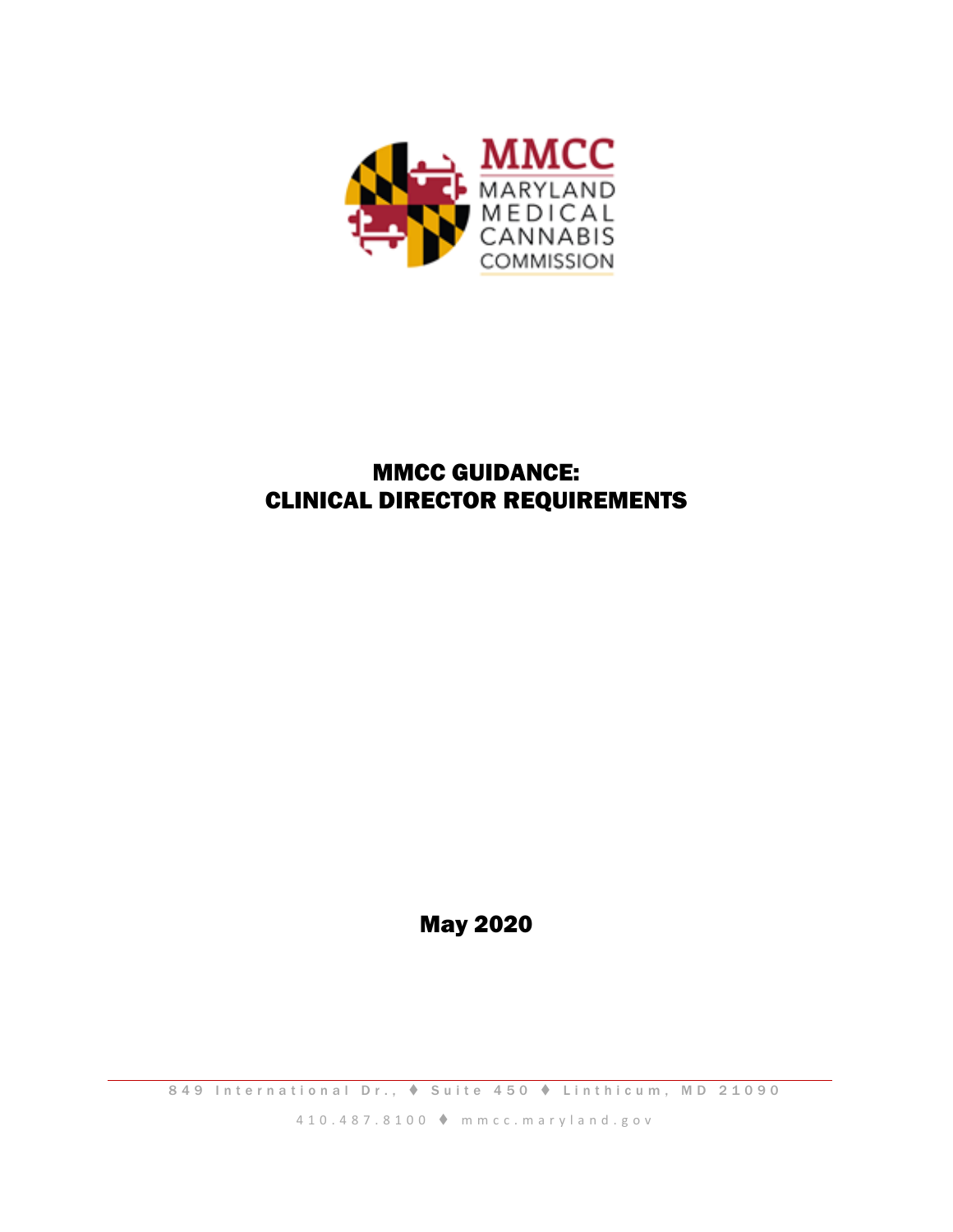**Note**: Licensed dispensaries will have until September 1, 2020 to comply with the new requirements of COMAR 10.62.31.

The following guidance is provided to assist medical cannabis businesses to comply with state laws and regulations governing the clinical director requirements.

This document is not legal advice. It is meant to assist licensed medical cannabis businesses with understanding the clinical director requirements, and to comply with state laws and regulations. Please consult an attorney if you have any questions regarding the legal requirements that apply.

### **OVERVIEW**

### **A clinical director for a licensed dispensary may not provide a written certification for medical cannabis to any qualifying patient, pursuant to COMAR 10.62.31.01(E).**

- All licensed dispensaries are required to appoint an individual to serve as a clinical director, pursuant to COMAR 10.62.31.
- To be eligible to serve as a clinical director, an individual must:
	- Be eligible to serve as a certifying provider, as defined in Health General Article, §13-3301, Annotated Code of Maryland, or
	- Be a licensed pharmacist in good standing with the State Board of Pharmacy, or
	- Have substantial education, training, and experience in the medical use of cannabis, as determined by the Commission.
- A clinical director's role is to provide education to medical cannabis patients and caregivers, as well as to provide training to dispensary agents.
- A clinical director must be available during hours of operation, and may provide services:
	- On-site at the licensed dispensary, or
	- Be available via electronic communication.

# Eligibility to Serve as a Clinical Director

An individual may be eligible to serve as a clinical director if they meet one or more of the following:

- Eligible to serve as a certifying provider, as defined in Health General Article, §13- 3301, Annotated Code of Maryland. This means an individual who:
	- 1. Is a physician, nurse practitioner or certified nurse midwife, dentist, podiatrist, or a physician assistant who has an active delegation agreement with a primary supervising physician who is a certifying provider;
	- 2. Has an active, unrestricted licensed to practice in Maryland; and
	- 3. Has a State controlled dangerous substances registration;
- Be a licensed pharmacist in good standing with the State Board of Pharmacy; or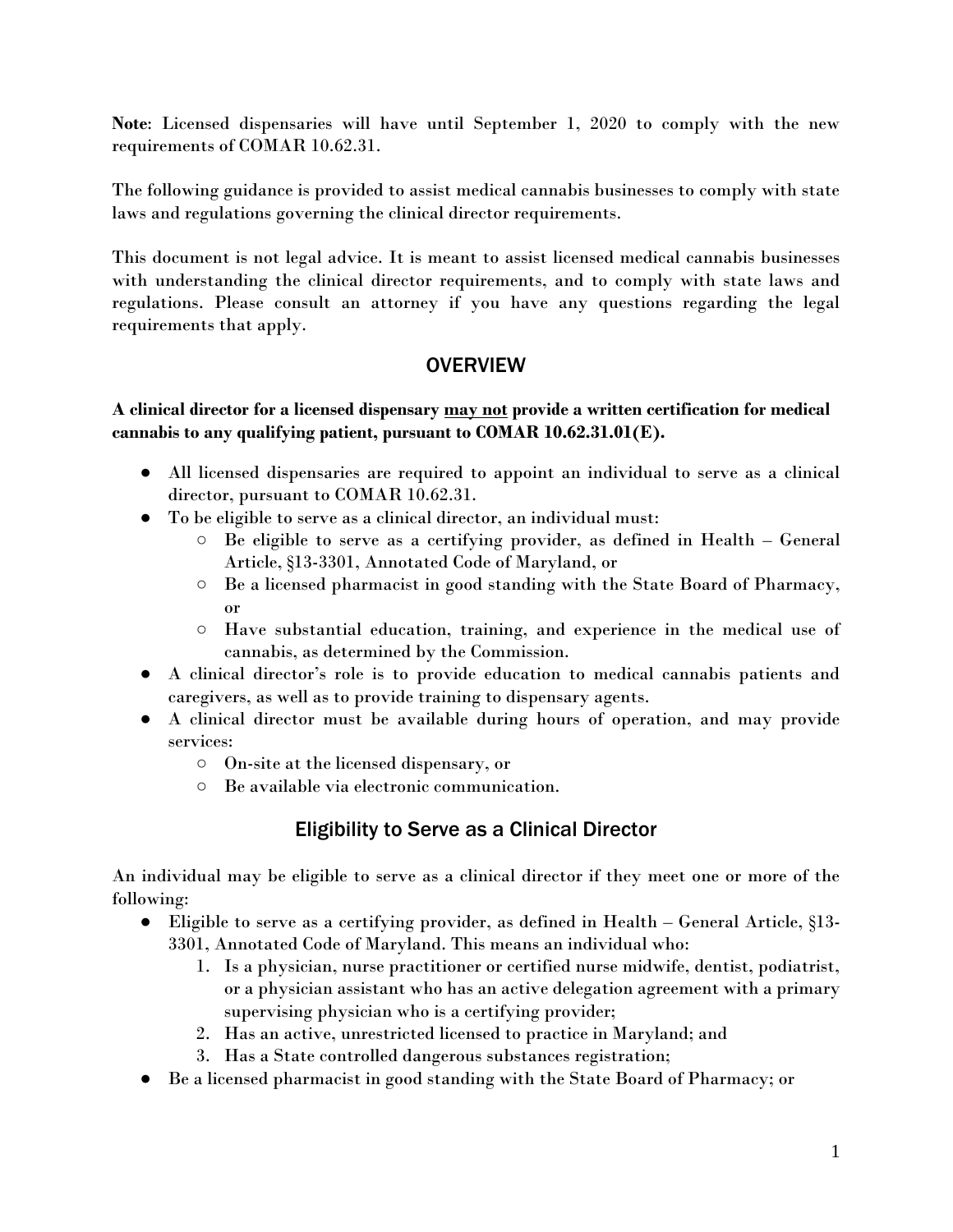● *Have substantial education, training, and experience in the medical use of cannabis, as determined by the Commission*.

The Commission will evaluate whether an individual has "substantial education, training, and experience in the medical use of cannabis" on a case-by-case basis. An individual seeking to qualify under this criterion shall at a minimum:

- 1. Be a health care practitioner, as defined in Health Occupations Article, §1-1001, Annotated Code of Maryland; and
- 2. (1) Have a degree or certificate related to the medical use of cannabis; (2) Have completed substantial coursework related to the medical use of cannabis; or (3) Have substantial work experience treating individuals with medical cannabis or educating individuals about the medical use of cannabis.

In order to demonstrate substantial education, training or experience, and individual should submit:

- Transcripts and any other relevant information relating to academic courses, including course descriptions etc.;
- Academic or professional references;
- Relevant certificates or degrees demonstrating completion of course work;
- Curriculum vitae demonstrating professional experience;
- Any additional information requested by the Commission.

The Commission will review all registrations on a case-by-case basis, and may request additional information if needed to evaluate a registration.

**Note**: A registration based on education, training, and experience in the medical use of cannabis must be reviewed and approved by the Commission. Applicants should anticipate at least 45 days before formal consideration of a clinical director application under this criterion.

# Responsibilities of a Clinical Director

Clinical directors are responsible for educating qualifying patients and caregivers in the following areas:

- Potential drug-to-drug interactions, including interactions with alcohol, prescription drugs, non-prescription drugs, and supplements;
- Possible side effects or contraindications of medical cannabis use;
- The potential for differing strengths and effects of medical cannabis strains; and
- Different methods, forms, and routes of medical cannabis administration.

Clinical directors are responsible for training dispensary agents on the following: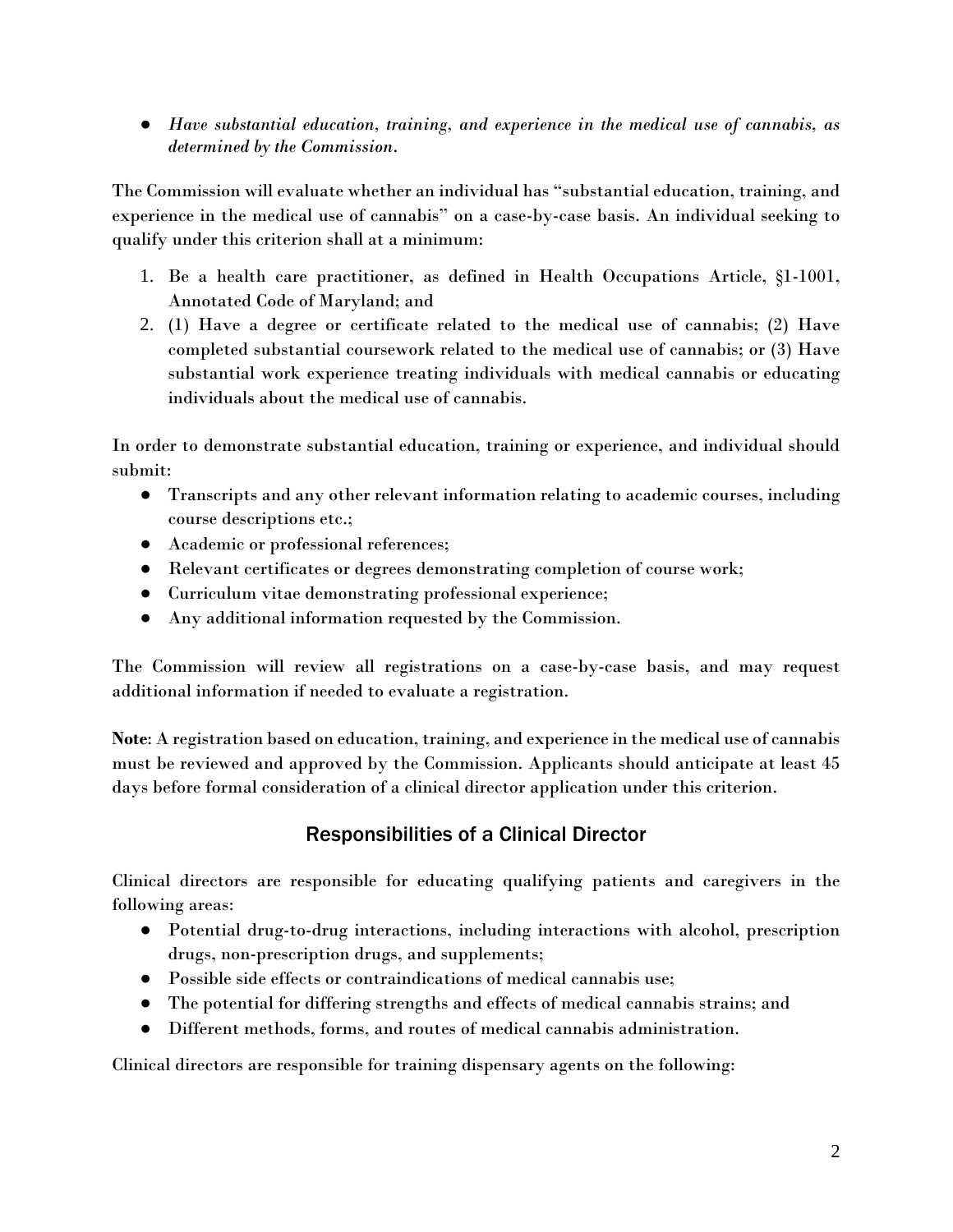- Guidelines for providing information to qualifying patients related to risks, benefits, and side effects associated with medical cannabis;
- Recognizing signs and symptoms of substance abuse; and
- Guidelines for refusing to provide medical cannabis to an individual who appears to be under the influence of drugs or alcohol.

A clinical director must be available during hours of operation, and may provide services:

- On-site at the licensed dispensary, or
- Be available via electronic communication that allows the clinical director to answer questions in real-time.

A clinical director may serve at multiple dispensaries as long as they are able to provide the required services.

# Clinical Director Reporting Requirements

Dispensaries must submit a quarterly report related to the Clinical Director's activities to the Commission beginning for the period of October 1, 2020 to December 31, 2020. This report is due to the Commission by January 31, 2021.

The report should include:

- The most frequently asked questions by qualifying patients and caregivers to the clinical director; and
- The responses provided to the most frequently asked questions by qualifying patients and caregivers to the clinical director.

**All reports should be submitted to reporting.mmcc@maryland.gov.** 

**The reporting requirement shall remain in effect until July 1, 2022, when it shall terminate and be of no further force and effect.**

# Training Requirements

All clinical directors must complete at least one Commission-approved training course each year. The clinical director must attest to course completion annually by June 30th. Each licensed dispensary should retain supporting documentation demonstrating the clinical director has completed a Commission-approved training.

As of May 2020, the Commission has approved one training course, which is available at mmcc.maryland.gov. Alternative on-line and in-person training courses may be submitted to the Commission for consideration at reporting.mmcc@maryland.gov.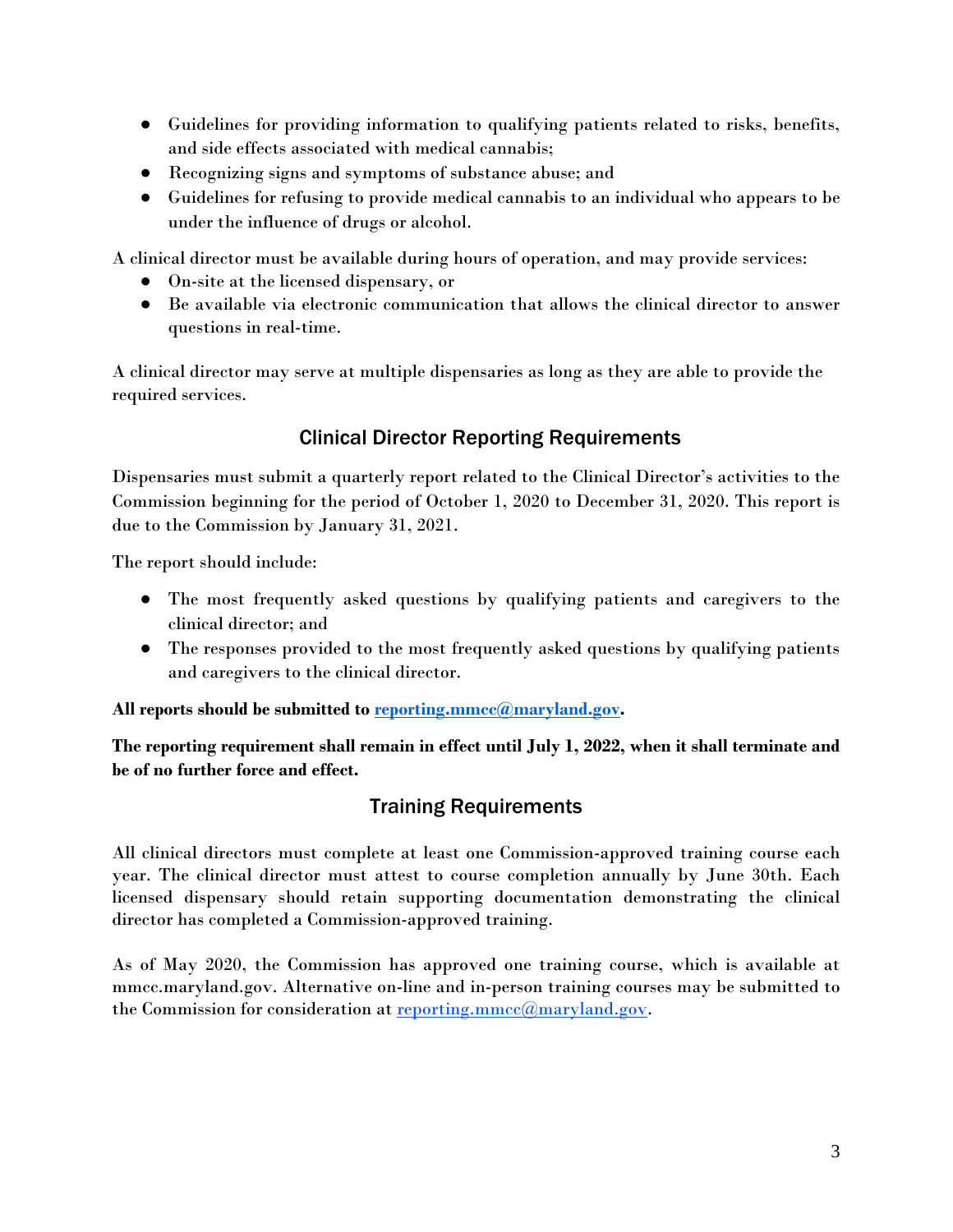## Training resources for clinical directors

Clinical directors, certifying providers, and other medical professionals interested in learning more about the clinical uses of cannabis may now enroll in an online medical education curriculum developed by TMCI*Global*. The course was designed based on the laws and regulations governing the Maryland medical cannabis program. The **two-hour online Maryland course** presents the basics of the endocannabinoid system and the pharmacology of cannabis, qualifying conditions and administration methods approved in the state of Maryland, medical cannabis contraindications, and identified adverse effects of cannabis use. It is divided into five lessons, each with knowledge check questions that users can complete at their own pace. The course can be started and stopped as desired, and materials may be revisited as often as needed for the duration of the course access period.

### About TMCI*Global* (TMCI):

TMCI provides science-based, online medical education for healthcare professionals who want to learn about medical cannabis and its potential clinical application to deliver quality care and address patient questions. TMCI works with organizations that are recognized as pillars of medical cannabis learning and brings their valuable medical expertise to the healthcare community via an ever-growing online course catalog.

To access the course, please visit: Maryland State Health Care Provider Education Course

#### **Please note: This course is now accredited. Here are the details of the course:**

- Duration: 2.5 hours
- 2.5 CME credit available
- Assessment Quiz
- Mobile-friendly

For questions please contact:

**TMCI**: themedicalcannabisinstitute.org Email: info@tmciglobal.org

### **Maryland Medical Cannabis Commission:** Email: mdh.providerinfo@maryland.gov

# Clinical Director Registration

#### **What is the process to register as a clinical director?**

Clinical director registration is an online process. The application form must be completed and submitted in one session. You will not be able to save and complete the application at a later time.